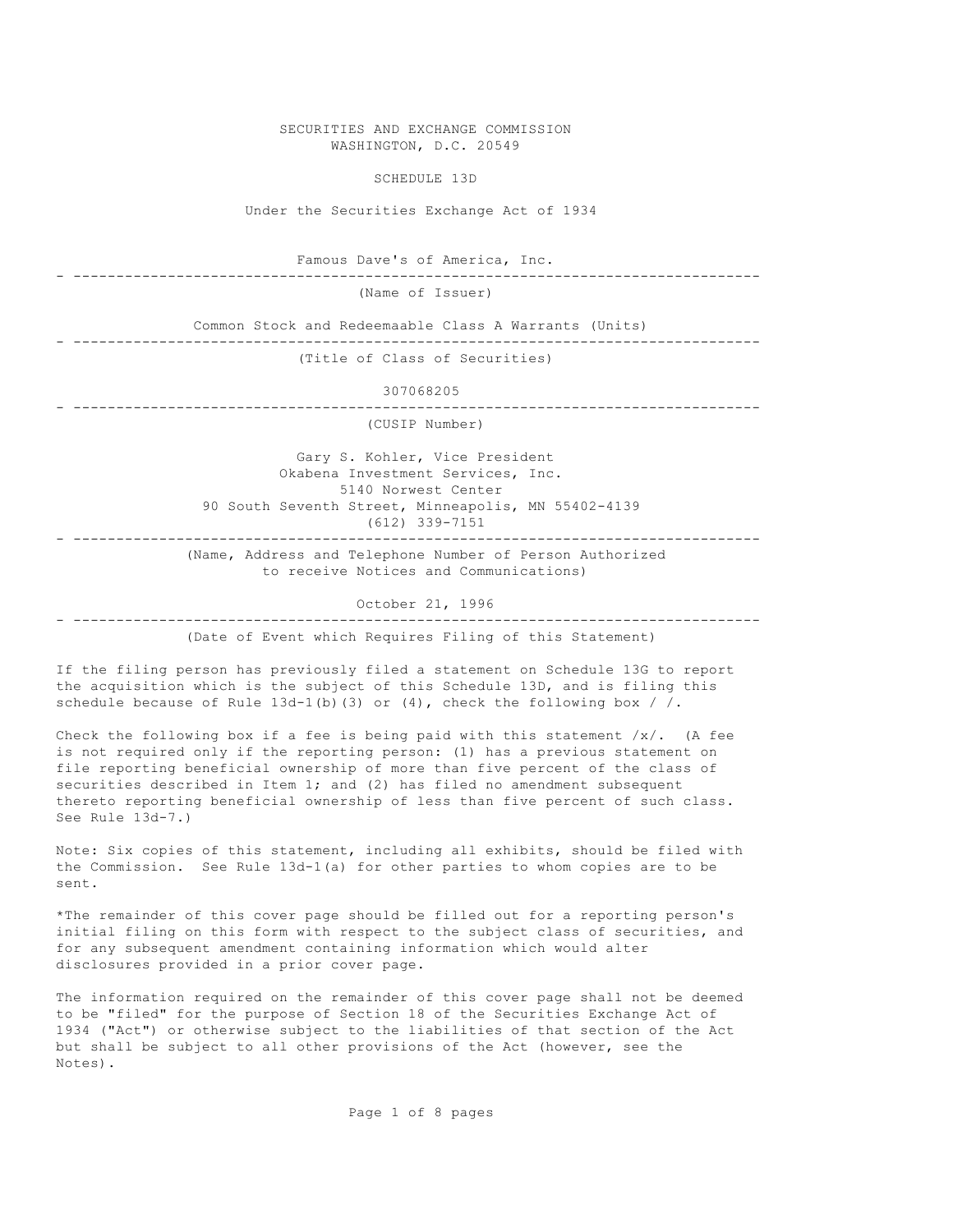- -------------------------------------------------------------------------------- (1) Names of Reporting Persons S.S. or I.R.S. Identification Nos. of Above Persons Okabena Partnership K, a Minnesota general partnership 41-1642281 - -------------------------------------------------------------------------------- (2) Check the Appropriate Box if a Member of a Group (a)  $/$  / (b) /x/ - -------------------------------------------------------------------------------- (3) SEC Use Only - -------------------------------------------------------------------------------- (4) Source of Funds WC - -------------------------------------------------------------------------------- (5) Check if Disclosure of Legal Proceedings is Required Pursuant to Items 2(d) or 2(e)  $/ /$  N/A - -------------------------------------------------------------------------------- (6) Citizenship or Place of Organization Minnesota<br>------------------ -------------------------------------------------------------------------------- Number of (7) Sole Voting Power 602,750 shares Shares Bene- -----------------------------------------------------------------  $(8)$  Shared Voting Power  $-0$ - shares Owned by ----------------------------------------------------------------- Each Report- (9) Sole Dispositive Power 602,750 shares ing Person ----------------------------------------------------------------- With (10) Shared Dispositive Power -0- shares - -------------------------------------------------------------------------------- (11) Aggregate Amount Beneficially Owned by Each Reporting Person 602,750 shares See Item 5 - -------------------------------------------------------------------------------- (12) Check if the Aggregate Amount in Row (11) Excludes Certain Shares / / N/A - -------------------------------------------------------------------------------- (13) Percent of Class Represented by Amount in Row (11) 10.4% - -------------------------------------------------------------------------------- (14) Type of Reporting Person (See Instructions) PN

Page 2 of 8 pages

CUSIP No. 307068205 - -------------------------------------------------------------------------------- (1) Names of Reporting Persons S.S. or I.R.S. Identification Nos. of Above Persons Okabena Partnership L, a Minnesota general partnership 41-1852231 - --------------------------------------------------------------------------------

(2) Check the Appropriate Box if a Member of a Group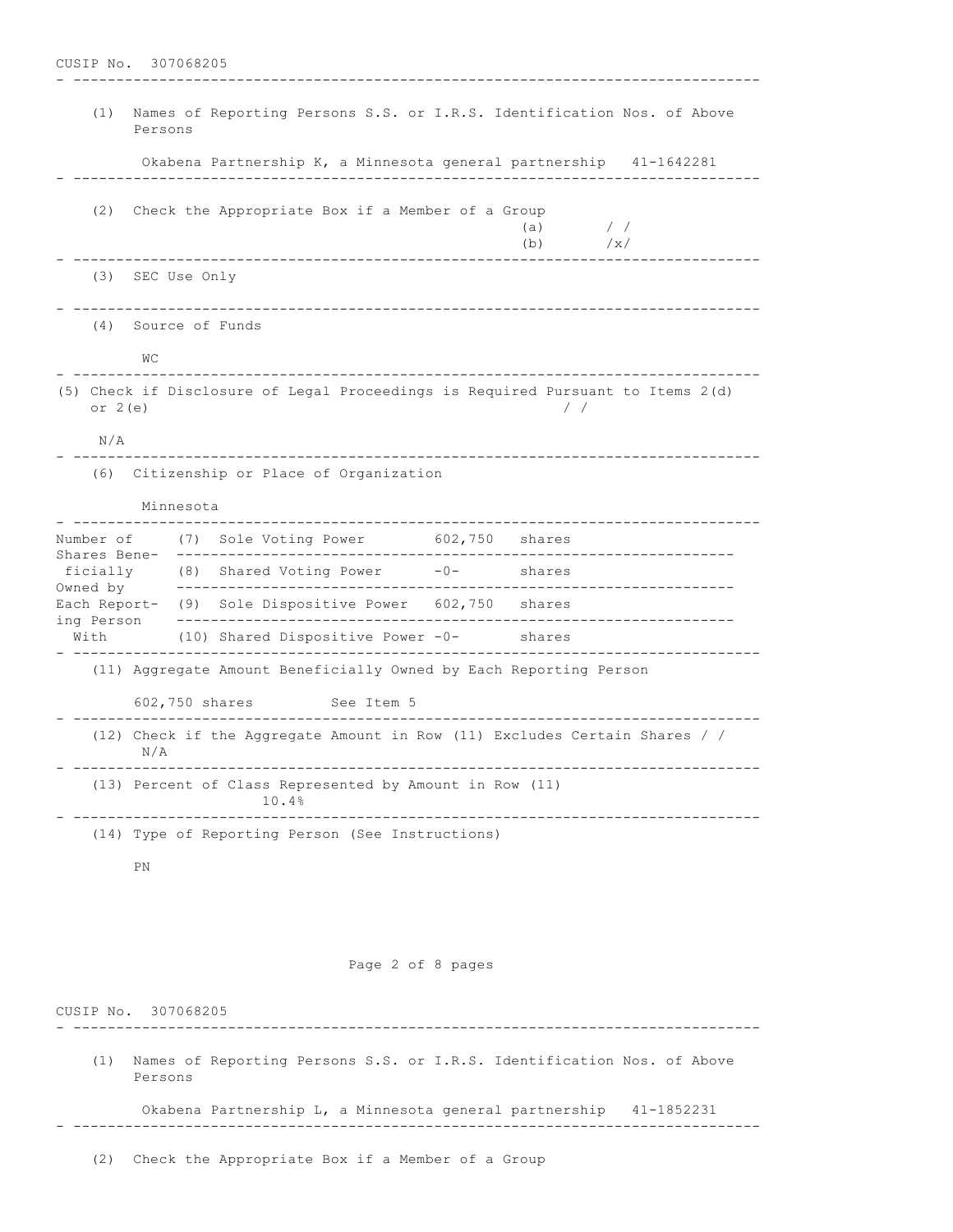(a)  $/$  / (b)  $/\mathrm{x}/$ - -------------------------------------------------------------------------------- (3) SEC Use Only - -------------------------------------------------------------------------------- (4) Source of Funds WC - -------------------------------------------------------------------------------- (5) Check if Disclosure of Legal Proceedings is Required Pursuant to Items / / 2(d) or 2(e) N/A - -------------------------------------------------------------------------------- (6) Citizenship or Place of Organization Minnesota - -------------------------------------------------------------------------------- Number of (7) Sole Voting Power Shares Bene- ---------------------------------------------------------------- ficially (8) Shared Voting Power -0- shares Owned by ----------------------------------------------------------------- Each Report- (9) Sole Dispositive Power 20,000 shares ing Person ----------------------------------------------------------------- With (10) Shared Dispositive Power -0- shares - -------------------------------------------------------------------------------- (11) Aggregate Amount Beneficially Owned by Each Reporting Person 20,000 shares (See Item 5) - -------------------------------------------------------------------------------- (12) Check if the Aggregate Amount in Row (11) Excludes Certain Shares / / N/A - -------------------------------------------------------------------------------- (13) Percent of Class Represented by Amount in Row (11) 0.3% - -------------------------------------------------------------------------------- (14) Type of Reporting Person (See Instructions) PN Pages 3 of 8 pages CUSIP No. 307068205 - -------------------------------------------------------------------------------- (1) Names of Reporting Persons S.S. or I.R.S. Identification Nos. of Above Persons Gary S. Kohler, 474-684-137 - -------------------------------------------------------------------------------- (2) Check the Appropriate Box if a Member of a Group (a)  $/$  / (b)  $/\mathrm{x}/$ - -------------------------------------------------------------------------------- (3) SEC Use Only - -------------------------------------------------------------------------------- (4) Source of Funds PF - -------------------------------------------------------------------------------- (5) Check if Disclosure of Legal Proceedings is Required Pursuant to / / Items 2(d) or 2(e)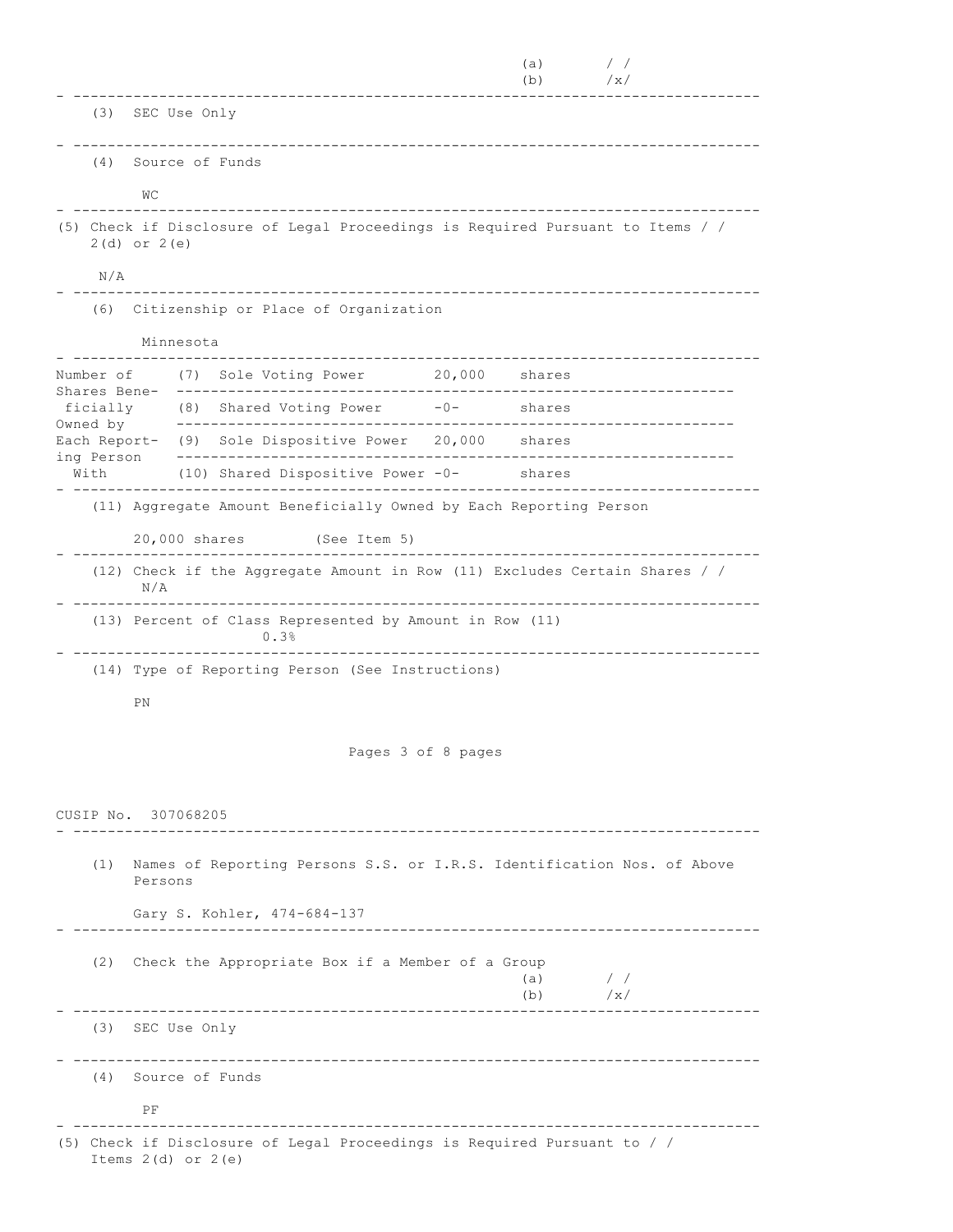N/A

### - --------------------------------------------------------------------------------

## (6) Citizenship or Place of Organization

| U.S.                                                                              |  |                                                         |        |        |
|-----------------------------------------------------------------------------------|--|---------------------------------------------------------|--------|--------|
| Number of<br>Shares Bene-<br>ficially<br>Owned by                                 |  | (7) Sole Voting Power                                   | 10,000 | shares |
|                                                                                   |  | $(8)$ Shared Voting Power $-0-$                         |        | shares |
|                                                                                   |  | Each Report- (9) Sole Dispositive Power 10,000 shares   |        |        |
| ing Person<br>With                                                                |  | (10) Shared Dispositive Power -0-                       |        | shares |
| (11) Aggregate Amount Beneficially Owned by Each Reporting Person                 |  |                                                         |        |        |
|                                                                                   |  | 10,000 shares (See Item 5)                              |        |        |
| (12) Check if the Aggregate Amount in Row (11) Excludes Certain Shares / /<br>N/A |  |                                                         |        |        |
| (13) Percent of Class Represented by Amount in Row (11)<br>0 <sup>°</sup>         |  |                                                         |        |        |
|                                                                                   |  | $(14)$ Type of Departing Derson $(S_{00}$ Instrustional |        |        |

(14) Type of Reporting Person (See Instructions)

IN

Pages 4 of 8 pages

CUSIP No. 307068205

# ITEM 1. SECURITY AND ISSUER

 The class of equity securities to which this Schedule 13D Statement relates to is the common stock, \$.01 par value per share ("Common Stock") and Redeemable Class A Warrants ("Warrants") of Famous Dave's of America, Inc. (the "Issuer"). The principal executive offices of the Issuer are located at 12700 Industrial Park Boulevard, Plymouth, Minnesota 55441.

# ITEM 2. IDENTITY AND BACKGROUND

 (a) The undersigned hereby file this Schedule 13D Statement on behalf of Okabena Partnership K ("Partnership K"), a Minnesota general partnership, Okabena Partnership L ("Partnership L"), a Minnesota general partnership and Gary S. Kohler ("Kohler"), an individual. Partnership K, Partnership L and Kohler are hereinafter sometimes referred to collectively as the "Reporting Persons." The Reporting Persons are making this single, joint filing because they may be deemed to constitute a "group" within the meaning of Section 13(d)(3) under the Securities Exchange Act of 1934, although neither the fact of this filing nor anything contained herein shall be deemed to be a claim or an admission by the Reporting Persons that a group exists.

## PARTNERSHIP K

 (b)-(c). Okabena Partnership K is a Minnesota general partnership. Its principal business is investment and its principal business and office address is 5140 Norwest Center, 90 South Seventh Street, Minneapolis, MN 55402-4139. The managing partner of Okabena Partnership K is Okabena Investment Services, Inc., a Minnesota corporation ("OIS").

## PARTNERSHIP L

 (b)-(c). Okabena Partnership L is a Minnesota general partnership. Its principal business is investment and its principal business and principal office address is 5140 Norwest Center, 90 South Seventh Street,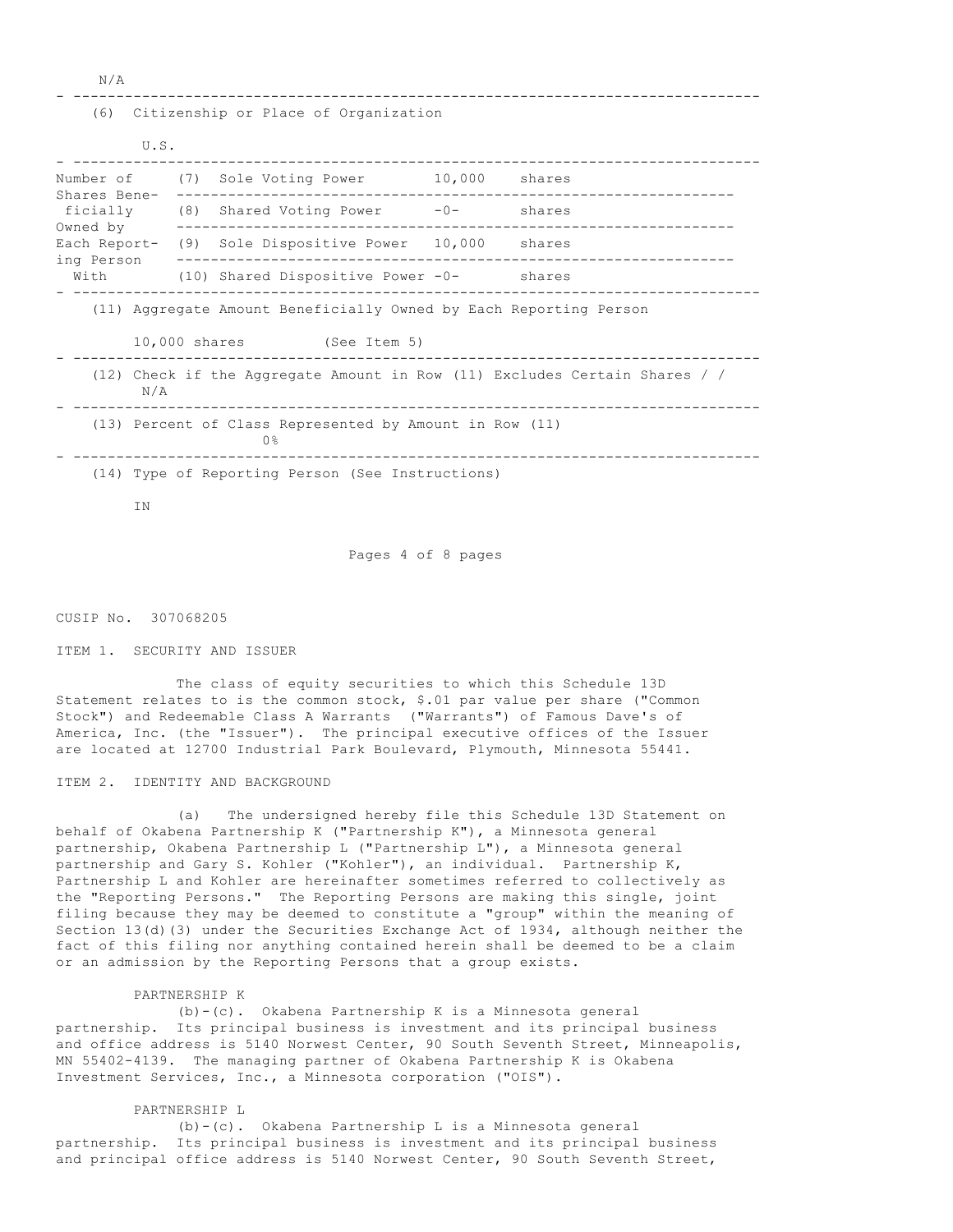Minneapolis, MN 55402-4139. The managing partner of Okabena Partnership L is OIS.

 KOHLER (b)-(c). Kohler is Vice-President of OIS and the portfolio manager for Partnership K. His principal business and office address is 5140 Norwest Center, 90 South Seventh Street, Minneapolis, MN 55402-4139.

 $\bigcap T$ 

 (b)-(c). OIS is a Minnesota corporation. The principal business of OIS is to provide investment supervisory and portfolio management to the clients of Okabena Company, a private holding company, including acting as managing partner of Partnership K and Partnership L. OIS's principal business and principal office address is 5140 Norwest Center, 90 South Seventh Street, Minneapolis, MN 55402-4139.

 (d) None of the entities or persons identified in this Item 2 or in Exhibit A or B to this Schedule 13D Statement has, during the last five years, been convicted in a criminal proceeding (excluding traffic violations or similar misdemeanors).

Pages 5 of 8 pages

## CUSIP No. 307068205

 (e) None of the entities or persons identified in this Item 2 or Exhibit A or B to this Schedule 13D Statement has, during the last five years, been a party to a civil proceeding of a judicial or administrative body of competent jurisdiction and as a result of such proceeding was or is subject to a judgment, decree or final order enjoining future violations of, or prohibiting or mandating activities subject to federal or state securities laws or any violation with respect to such laws.

 (f) The natural persons who are partners in Partnership K and Partnership L and Kohler are citizens of the United States.

ITEM 3. SOURCE AND AMOUNT OF FUNDS OR OTHER CONSIDERATION

 The purchases were made by Partnership K and Partnership L from working capital. Kohler's purchase was made with personal funds.

ITEM 4. PURPOSE OF TRANSACTION

 The acquisition of the securities of the Issuer by the Reporting Persons was made for investment.

ITEM 5. INTEREST IN SECURITIES OF THE ISSUER

 See Schedule 13D Statement cover page, rows (7) through (11) inclusive and row (13). Based on information filed by the Issuer with the Securities and Exchange Commission on October 21, 1996, it is believed the Issuer has 5,656,250 shares of Common Stock issued and outstanding as of this date.

(a) PARTNERSHIP K

 Partnership K is the beneficial owner of 602,750 shares of the Common Stock, or approximately 10.4% of the Common Stock outstanding. The securities were purchased in the following transactions: (i) 282,750 restricted shares of Common Stock were purchased on July 11, 1996, at a cost of \$3.50 per share, in a private placement effected by the Issuer through R.J. Steichen & Company, selling agent; (ii) Units consisting of 130,000 shares of Common Stock and 130,000 Warrants (presently exercisable) in an open market transaction on October 21, 1996 at a cost of \$6.50 per Unit; (iii) Units consisting of 5,000 shares of Common Stock and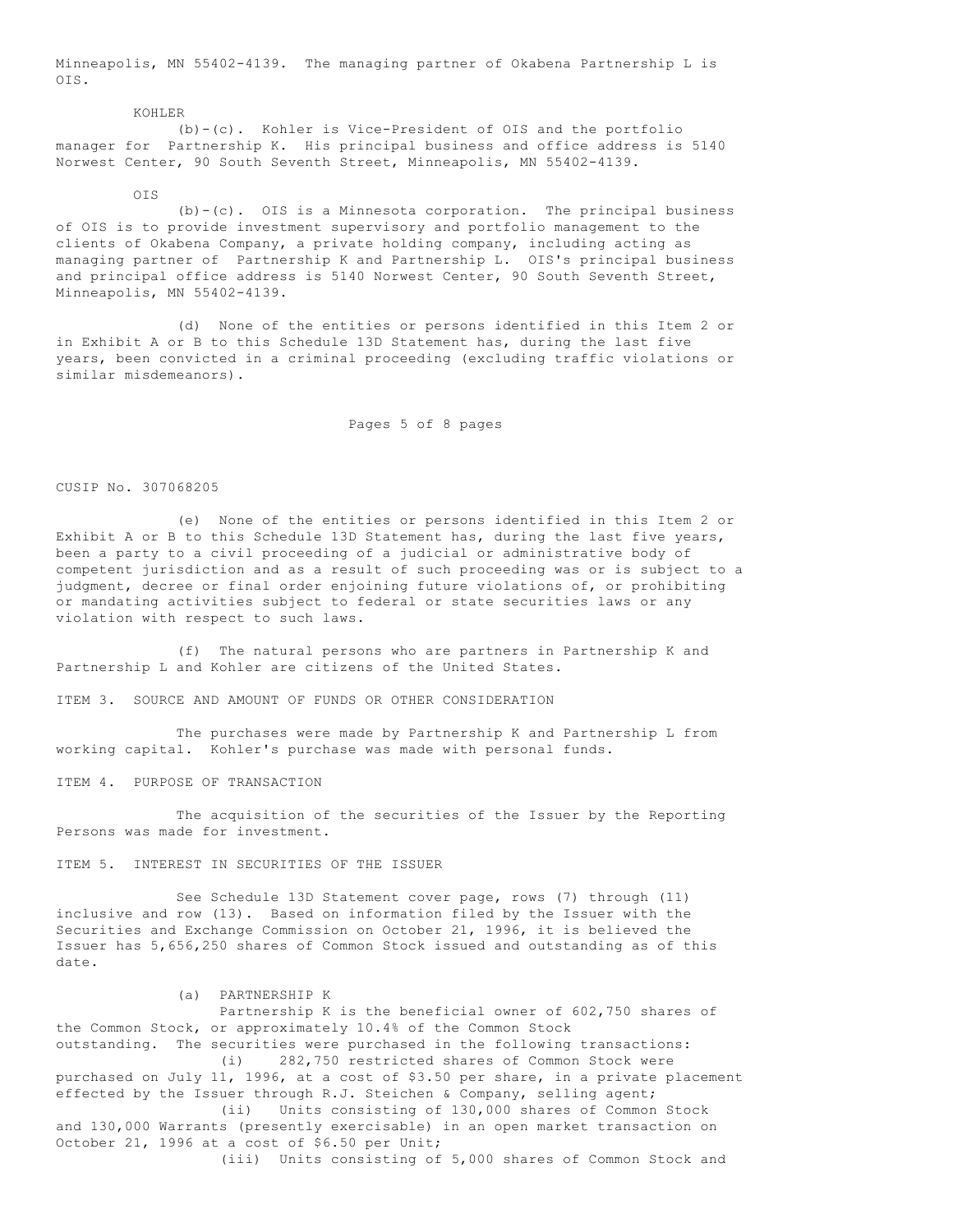5,000 Warrants (presently exercisable) in an open market transaction on October 21, 1996 at a cost of \$10.825 per Unit; and

 (iv) Units consisting of 25,000 shares of Common Stock and 25,000 Warrants in an open market transaction on October 21, 1996 at a cost of \$11.125 per Unit.

### PARTNERSHIP L

 Okabena Partnership L is the beneficial owner of 20,000 shares of the Common Stock, or approximately 0.3% of the Common Stock outstanding. The securities were purchased in the following transaction:

Pages 6 of 8 pages

CUSIP No. 307068205

 (i) Units consisting of 10,000 shares of Common Stock and 10,000 Warrants (presently exercisable) in an open market transaction on October 21, 1995 at a cost of \$6.50 per Unit.

#### KOHLER

 Kohler is the beneficial owner of 10,000 restricted shares of the Common Stock, or approximately 0% of the Common Stock outstanding. The securities were purchased on July 11, 1996, at a cost of \$3.50 per share, in a private placement effected by the Issuer through R.J. Steichen & Company, selling agent. As an officer of OIS, Kohler may be deemed to be the beneficial owner of the securities owned by Partnerhip K and Partnership L, as described in Item 5.

OIS

 As the managing partner of Partnership K and Partnership L, OIS may be deemed to be the beneficial owner of the securities beneficially owned by Partnership K and Partnership L described in Item 5. OIS disclaims beneficial ownership of such securities.

 (b) The officers of OIS, the managing partner of Partnership K and Partnership L may be deemed to share the power to vote or direct the voting of and to dispose or to direct the disposition of the shares of Common Stock and Warrants owned beneficially by Partnership K and Partnership L, resepctively. Each of the officers of OIS, including Kohler, disclaim beneficial ownership of all shares of Common Stock and Warrants other than those owned directly or by virtue of any officer's pro rata interest, if any, as a partner in Partnership K or Partnership L.

 (c) Except as described in this Schedule 13D Statement, none of the persons listed in Item 2 has effected any transaction in the Common Stock or Warrants in the past 60 days.

 (d) Except as described in this Schedule 13D Statement, no person has the power to direct the receipt of dividends on or the proceeds of sales of the shares of Common Stock or Warrants owned by the Reporting Persons.

ITEM 6. CONTRACT, ARRANGEMENTS, UNDERSTANDINGS OR RELATIONSHIP WITH RESPECT TO THE SECURITIES OF THE ISSUER

 The Issuer has agreed to file a registration statement relating to the Common Stock purchased on July 11, 1996 by Partnership K and Kohler one (1) year following the effective date of the Issuer's initial public offering provided the Issuer is then eligible to use Form S-3. The Issuer completed an initial public offering on October 21, 1996.

# ITEM 7. MATERIAL TO BE FILED AS EXHIBITS

 Exhibit A: Additional Item 2 Information concerning the partners of Partnership K. Exhibit B: Additional Item 2 Information concerning the partners of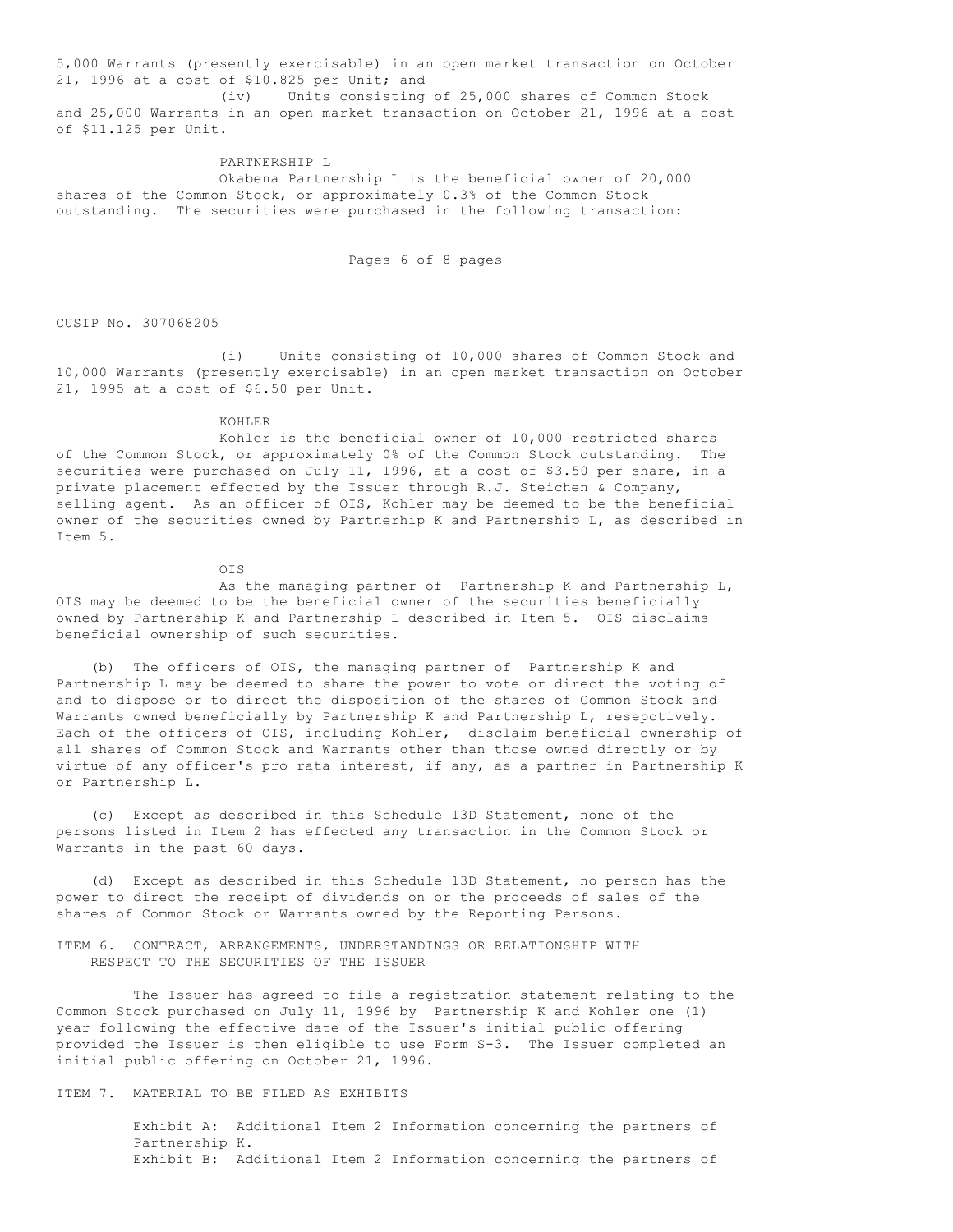Partnership L. Exhibit C: A copy of the written agreement relating to the filing of a joint statement as required by Rule 13d-1(f) under the Securities Exchange Act of 1934.

Pages 7 of 8 pages

### SIGNATURE

 After reasonable inquiry and to the best of his knowledge and belief, each of the undersigned certifies that the information set forth in this statement is true, complete and correct.

Date: October 30, 1996 OKABENA PARTNERSHIP K

 By: Okabena Investment Services, Inc. Its Managing Partner

 By: /s/ Gary S. Kohler ------------------------------------ Gary S. Kohler, Vice President

 OKABENA PARTNERSHIP L By: Okabena Investment Services, Inc. Its Managing Partner

 By: /s/ Gary S. Kohler ------------------------------------ Gary S. Kohler, Vice President

GARY S. KOHLER

 /s/ Gary S. Kohler -----------------------------------------

Pages 8 of 8 pages

### EXHIBIT A

 Set forth below is the name and business occupation of each general partner of Okabena Partnership K. The business address for each person or entity listed is c/o Okabena Investment Services, Inc., 5140 Norwest Center, Minneapolis, MN 55402-4139. See Item 2(d), (e), and (f) of this Schedule 13D Statement for additional information concerning these general partners.

| NAME OF PARTNER       | OCCUPATION       |
|-----------------------|------------------|
| Lucy J. Dayton        | Private Investor |
| Chadwick Foundation   | N/A              |
| Christopher B. Dayton | Private Investor |
| Martha B. Dayton      | Private Investor |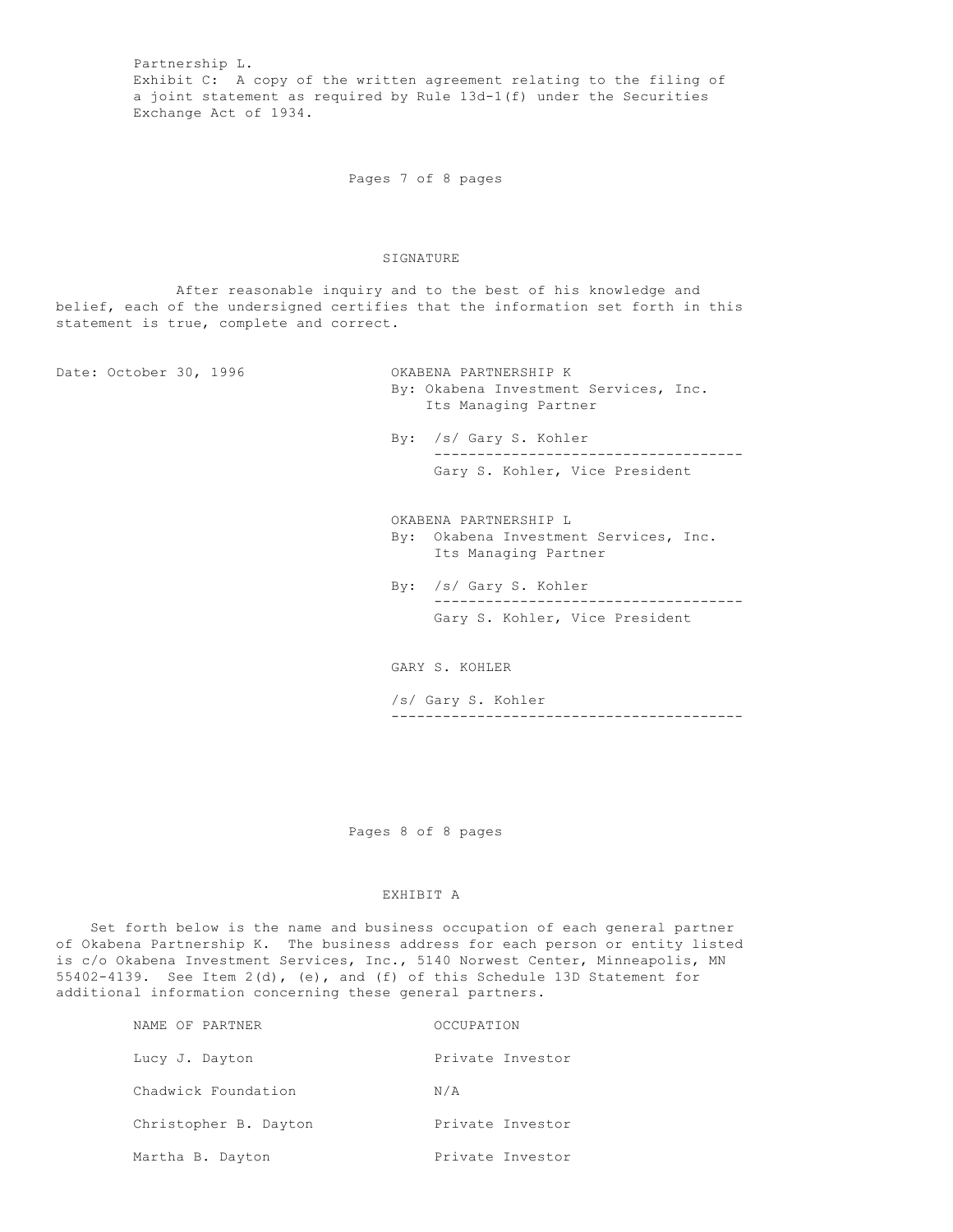| Michael K. Dayton  | Private Investor                                         |
|--------------------|----------------------------------------------------------|
| James G. Dayton    | Architect                                                |
| Tobin J. Dayton    | Student                                                  |
| Mae F. Dayton      | Private Investor                                         |
| Scott N. Dayton    | Retailer                                                 |
| Chadwick L. Dayton | Student                                                  |
| Whitney L. Dayton  | Minor                                                    |
| Edward N. Dayton   | Private Investor                                         |
| Robert J. Dayton   | Chief Executive Officer<br>(Okabena Co. - Family Office) |
| John W. Dayton     | Business Owner                                           |
| Sherry Ann Dayton  | Private Investor                                         |
| Joan L. Dayton     | Private Investor                                         |
| Rebecca H. Dayton  | Private Investor                                         |
| Arlene J. Dayton   | Private Investor                                         |
| Virginia Y. Dayton | Private Investor                                         |
| Bruce B. Dayton    | Private Investor                                         |
| Mark B. Dayton     | Private Investor                                         |
|                    |                                                          |

| Brandt N. Dayton        | Private Investor |
|-------------------------|------------------|
| Christian B. Dayton     | Therapist        |
| Lucy B. Dayton          | Veterinarian     |
| Anne D. Buxton          | Private Investor |
| Wallace C. Dayton       | Private Investor |
| Mary Lee Dayton         | Private Investor |
| Sally D. Clement        | Therapist        |
| Stephen M. Clement III. | Educator         |
| Ellen D. Sturgis        | Private Investor |
| Sheldon S. Sturgis      | Business Owner   |
| Katherine D. Nielsen    | Private Investor |
| Stuart A. Nielsen       | Artist           |
| Elizabeth D. Dovydenas  | Private Investor |
| K. N. Dayton            | Private Investor |
| Oakleaf Foundation      | N/A              |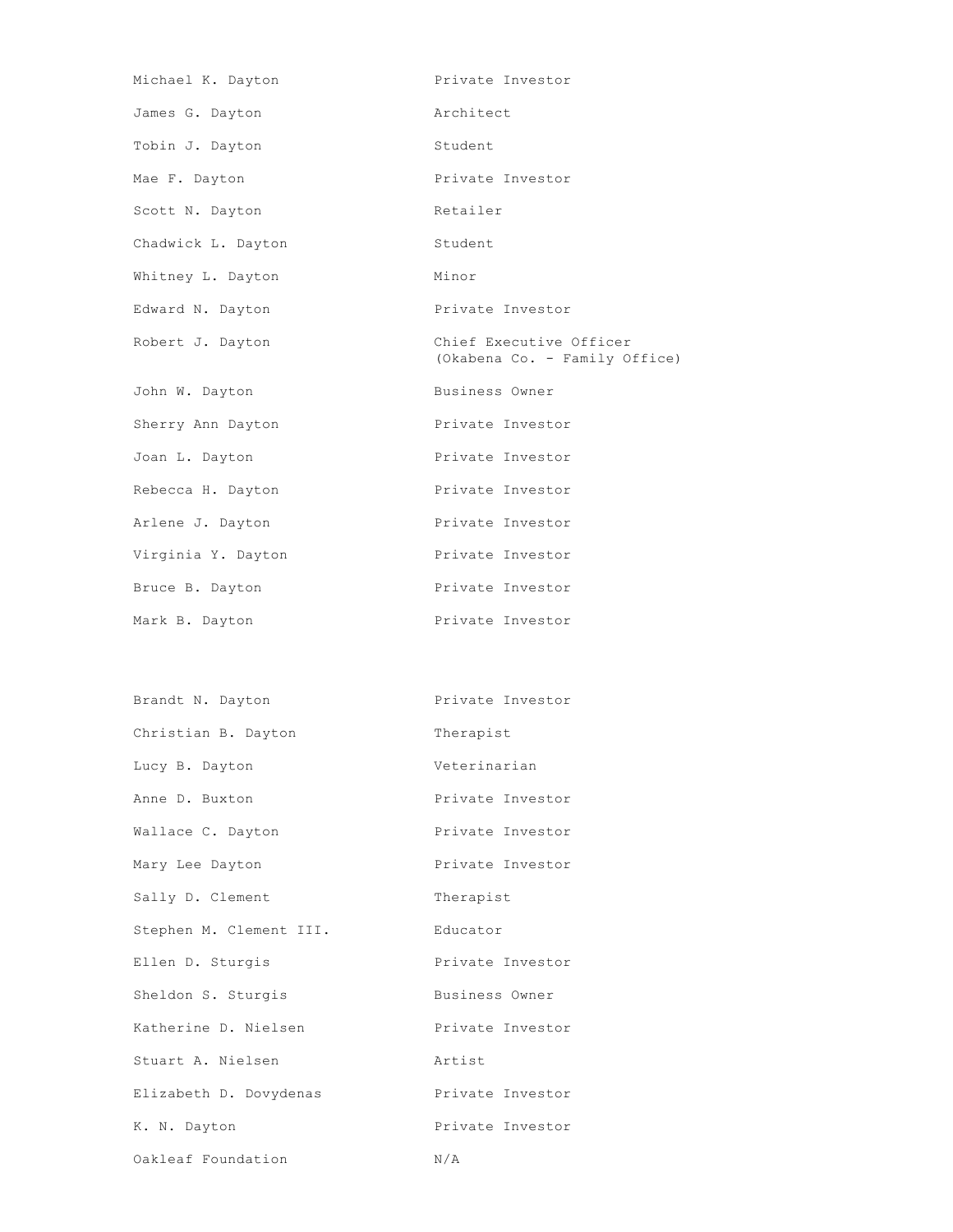| Julia W. Dayton           | Private Investor      |
|---------------------------|-----------------------|
| Judson N. Dayton          | Private Investor      |
| Elisabeth J. Dayton       | Private Investor      |
| Duncan N. Dayton          | Real Estate Developer |
| Katharine L. Kelly        | Private Investor      |
| Douglas J. Dayton         | Private Investor      |
| Meadowood Foundation      | N/A                   |
| David D. Dayton           | Business Owner        |
| Vanessa D. Dayton         | Pathologist           |
| Steven J. Melander-Dayton | Private Investor      |
| Bruce C. Dayton           | Student               |

| Lynn B. Dayton          | Student |
|-------------------------|---------|
| Marina B. Dayton        | Minor   |
| Alexander B. Dayton     | Minor   |
| Charles Benning Dayton  | Minor   |
| Jackson Gardiner Dayton | Minor   |
| Margaret Bliss O'Keefe  | Minor   |
| Angus Dayton O'Keefe    | Minor   |
| Catherine Greer O'Keefe | Minor   |
| Nicholas Sherman Buxton | Minor   |
| Henry M. Buxton         | Minor   |
| Theodore D. Clement     | Minor   |
| Winston W. Clement      | Minor   |
| Matthew D. Sturgis      | Minor   |
| Katherine L. Sturgis    | Minor   |
| Rosamond G. Sturgis     | Minor   |
| Samuel D. Richardson    | Minor   |
| Olivia Maren Nielsen    | Minor   |
| Joyce D. Dovydenas      | Minor   |
| Elena L. Dovydenas      | Minor   |
| Caroline Avery Dayton   | Minor   |
| Davis Winton Dayton     | Minor   |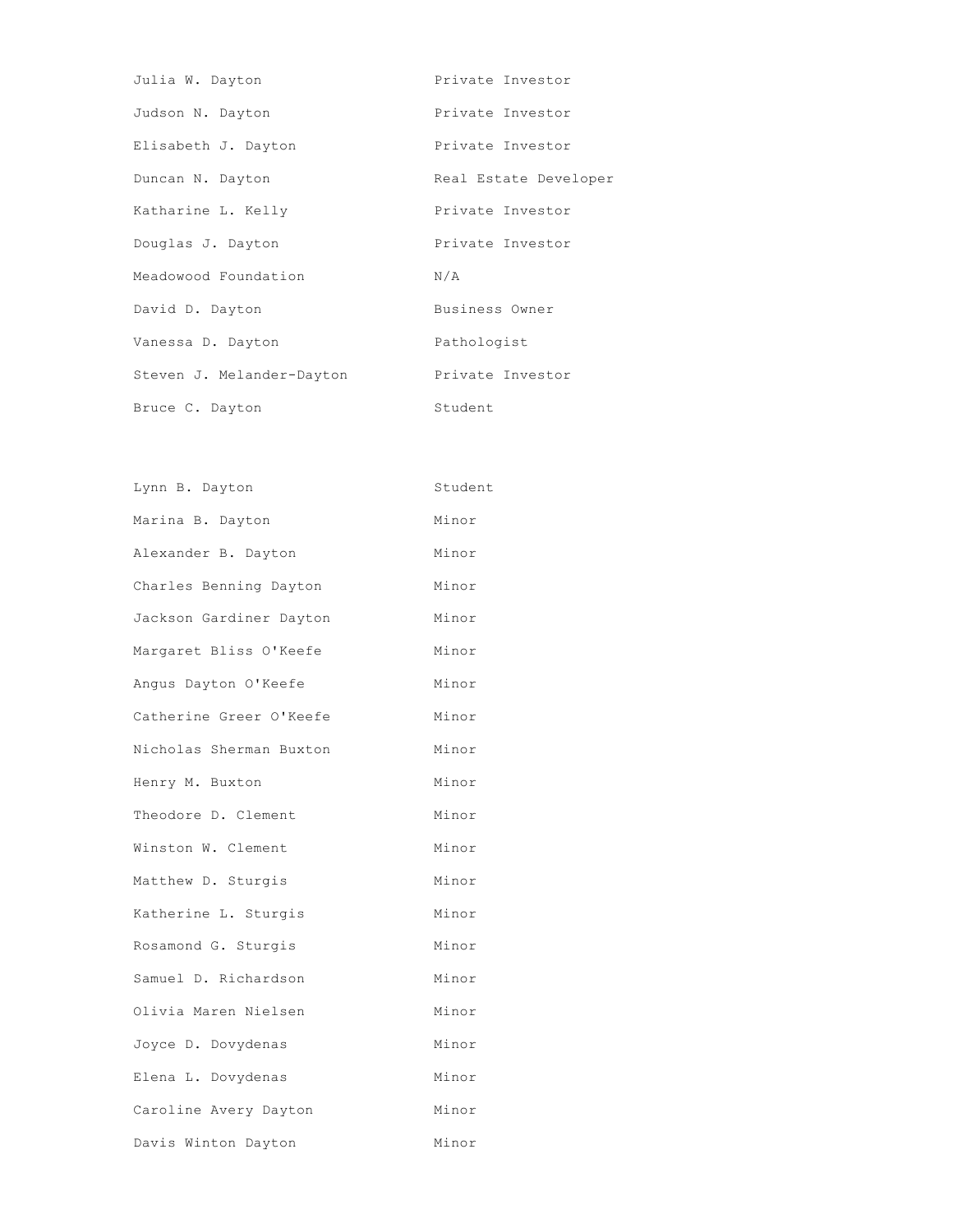| Isaac N. Dayton             | Minor |
|-----------------------------|-------|
| Caleb F. Dayton             | Minor |
| Dorothy J. Melander-Dayton  | Minor |
| Adele Marie Melander-Dayton | Minor |

| Bruce C. Lueck | President<br>Okabena Investment Services, Inc.<br>(Registered Investment Advisor)      |
|----------------|----------------------------------------------------------------------------------------|
| Gary S. Kohler | Vice President<br>Okabena Investment Services, Inc.<br>(Registered Investment Advisor) |

### EXHIBIT B

 Set forth below is the name and business occupation of each general partner of Okabena Partnership L. The business address for each person or entity listed is c/o Okabena Investment Services, Inc. 5140 Norwest Center, Minneapolis, MN 55402-4139. See item 2(d), (e), and (f) of this Schedule 13D Statement for additional information concerning these general partners.

| NAME OF PARTNER      | OCCUPATION       |
|----------------------|------------------|
| Chadwick Foundation  | N/A              |
| Lucy J. Dayton       | Private Investor |
| Oakleaf Foundation   | N/A              |
| Yale University      | N/A              |
| Tamarack Foundation  | N/A              |
| Meadowood Foundation | N/A              |

### EXHIBIT C

# Joint Filing Agreement

 The undersigned agree that this Schedule 13D Statement dated October 30, 1996 relating to Famous Dave's of America, Inc. shall be filed on behalf of the undersigned.

October 30, 1996 **OKABENA PARTNERSHIP K**  By: Okabena Investment Services, Inc. Its Managing Partner By: /s/ Gary S. Kohler ----------------------------------------- Gary S. Kohler, Vice President

October 30, 1996 OKABENA PARTNERSHIP L By: Okabena Investment Services, Inc.